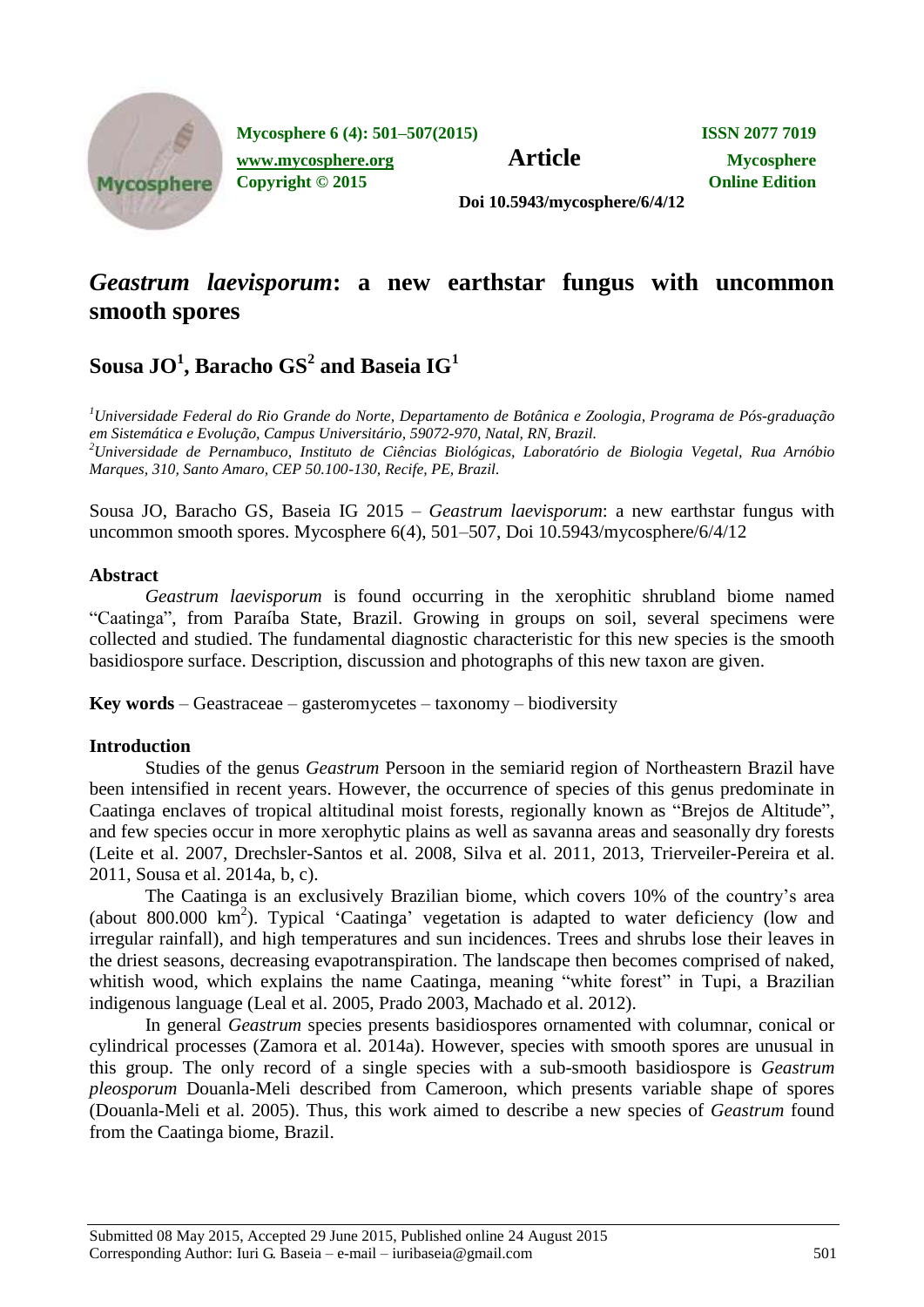### **Materials & Methods**

#### **Collection site**

Paraíba state is situated in the eastern portion of the Northeast region of Brazil, with coordinates between  $6^{\circ}$  and  $8^{\circ}$  S and between  $34^{\circ}$  and  $38^{\circ}$  W, placing it within the tropical zone (Figure 1). It comprises an area of  $56,372 \text{ km}^2$  and is divided into four mesoregions ('Mata Paraibana', 'Borborema', 'Agreste Paraibano' and 'Sertão Paraibano') and 23 geographic microregions, and includes a total of 223 municipalities (CEPED/UFSC 2011). The samples were collected from an open semiarid area in the extreme western part of the state and in the southcentral portion of the ecoregion of "Depressão Sertaneja Setentrional", one of the areas most impacted by the anthropogenic actions of the "Caatinga" biome (Velloso et al. 2002). This area is dominated by the "Sertão Paraibano" (remote backland), and characterized by its Cretaceous age formation. It is a component of the 'Uiraúna-Brejo das Freiras' region, a smaller intracratonic basin with 480 km<sup>2</sup> of great paleontological and geological diversity and relevance. The climate is semihumid (Aw'), warm and dry but with relative humidity of 70%, susceptible to prolonged drought periods, with mean annual precipitation of approximately 770–800 mm. The local flora is characterized by a diversity of many different plant species from the Caatinga to elements of Atlantic Rainforest and Cerrado, including cacti and bromeliads, Solanaceae, Malvaceae, Euphorbiaceae, and many grasses and legumes. The water availability and precipitation seasonality determined by pulses of rainfall separated by intervening dry periods of variable lengths are events that influence and may promote changes in plant performance in arid and semiarid regions (Snyder & Tartowski 2006).



**Fig. 1** – Collection Site in "Caatinga", Brazil. A. Map of the "Caatinga" biome in Brazil. B. Paraíba State. C-D. landscape images.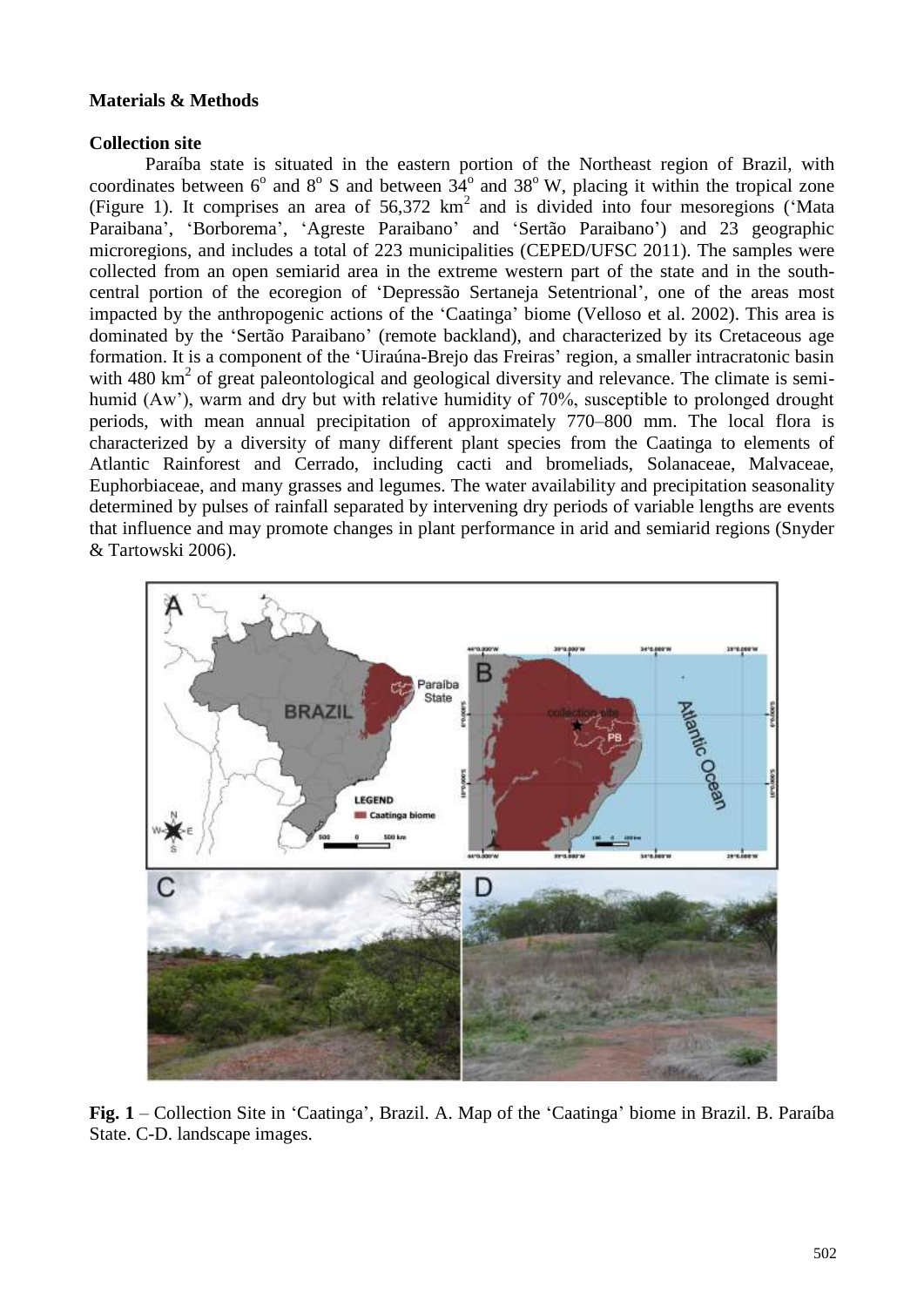#### **Morphologic study**

Morphological analysis was performed on nineteen dry basidiomata in variable stages of development. All samples were deposited in the Herbarium of the Federal University of Rio Grande do Norte (UFRN-Fungos), Brazil. Macro and micro morphological descriptions were based on specific literature: Bates (2004), Calonge (1998), Sunhede (1989) and Zamora et al. (2014b, 2015). Color terms followed Kornerup & Wanscher (1978). A Nikon H600L stereomicroscope coupled with a Nikon DS-Ri camera were used for macro morphological study and image capturing. A Nikon Eclipse Ni light microscope coupled with a Nikon DS-Ri camera were used for performing light microscopy (LM). Blades with portions of gleba (basidiospores and eucapillitium) and exoperidial hyphae were all mounted in 5% KOH (w/v). A Shimadzu SSX-550 was used for scanning electron microscope (SEM) analysis. For this, preparation of the material examined under SEM followed Silva et al. (2011). Basidiospores of the nineteen basidiomata were analyzed; sixteen randomly selected basidiospores were measured using LM at 1000 $\times$  magnification. Basidiospore abbreviations follow Sousa et al. (2014b):  $n =$  number of randomly measured basidiospores;  $x =$ mean  $\pm$  standard deviation of basidiospore diameter and height (including ornamentation); O<sub>m</sub> = mean height/width quotient.

#### **Results**

#### **Geastrum laevisporum** J.O. Sousa & Baseia Fig. 2–4 MYCOBANK: 812507

Etymology – From Lat.: leavi (smooth). Named in reference to the smooth spore surface.

Diagnosis – Expanded basidiomata arched, 7–25 mm wide. Exoperidium mostly arched, strongly hygroscopic. Mycelial layer densely intermixed with sediments, not persistent. Stalk very short, 0.5–0.7 mm high. Peristome fibrillose, delimited, slightly depressed on endoperidium. Basidiospores yellowish, polymorphous, subglobose, oval to ellipsoid, 6.3–9 (9.9)  $\times$  5–8.2  $\mu$ m [Q<sub>m</sub>  $= 1.11$ ], thick-walled (up to 0.9 µm diam.), smooth to sub-smooth under SEM.



**Fig. 2** – Basidiomata in situ (A-B) and ex situ (C-D). A. Basidiomata with arched exoperidium. B. Detailed mycelial layer. C. Basidiomata with strongly hygroscopic rays. D. Detailed peristome.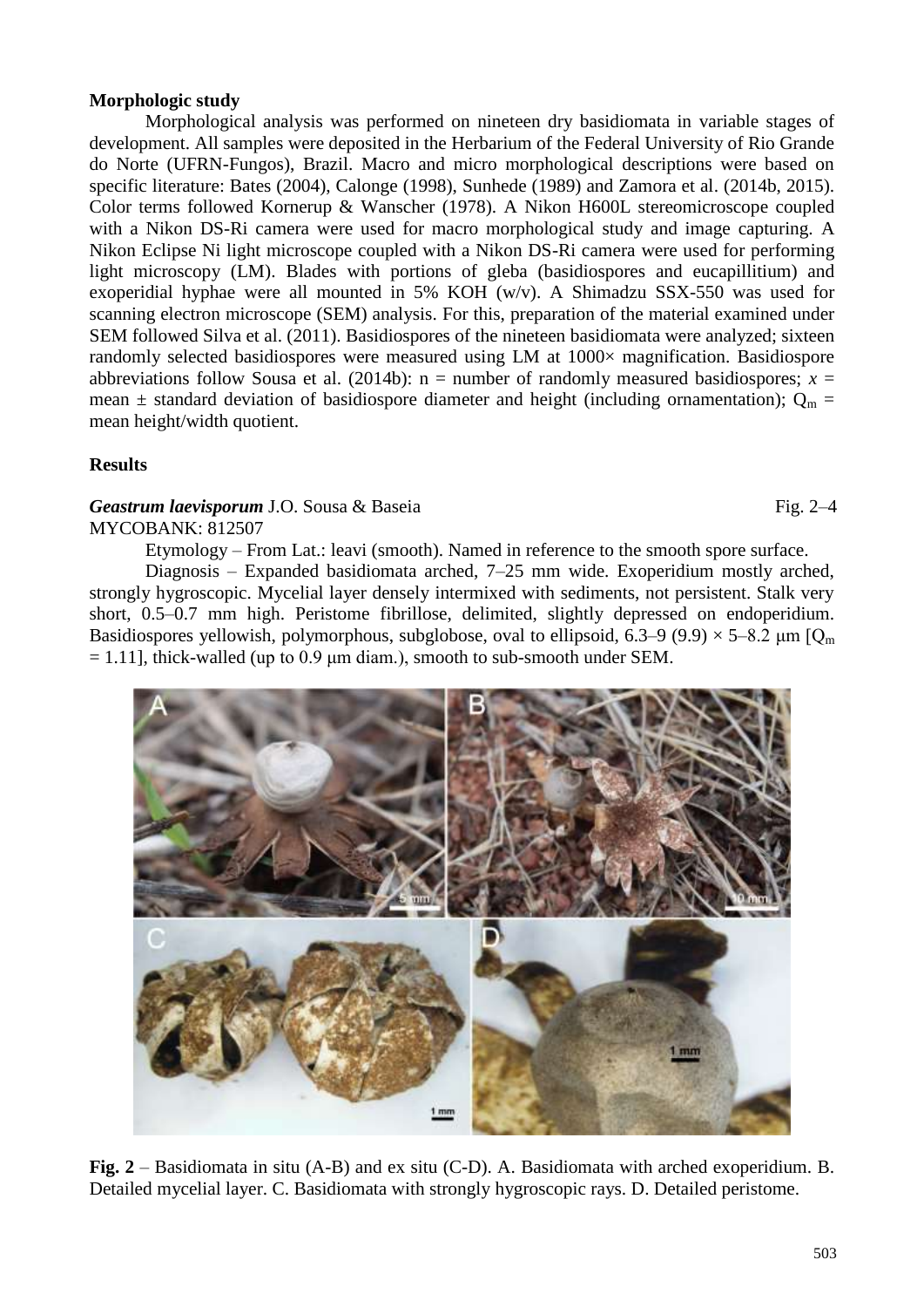Description – Unexpanded basidioma not observed. Expanded basidiomata arched, 5–15 mm high (including peristome)  $\times$  7–25 mm wide. Exoperidium splitting into 8–10 rays, mostly arched, sometimes planar to involute, often completely covering the endoperidial body, strongly hygroscopic. Mycelial layer orange white (5A1), densely intermixed with sediments, felted, peeling away in irregular patches with age exposing the fibrous layer, not persistent. Fibrous layer yellowish white (4A1), coriaceous. Pseudoparenchymatous layer brown (6E5) to dark brown (6F6), rimose on tips of rays, peeling away in irregular patches with age, absent on some basidiomata. Endoperidial body depressed, globose to subglobose,  $5-9 \times 5-8$  mm, stalked, glabrous, nonpruinose, grayish brown (6D2) to grayish orange (6B2). Apophysis absent. Stalk very short, 0.5– 0.7 mm high, lighter than endoperidium. Peristome fibrillose, delimited or weakly delimited, delimitation orange white (5A1), slightly depressed on endoperidium, concolorous with to lighter than the endoperidium, mammiform. Columella not observed. Gleba brown (7E4). Basidiospores yellowish, polymorphous, subglobose, oval to ellipsoid,  $6.3-9$  (9.9)  $\times$  5-8.2  $\mu$ m [ $x = 7.8 \pm 0.7 \times 6.9$ ]  $\pm$  0.7, Q<sub>m</sub> = 1.11, n = 60], thick-walled (0.6 – 0.9 µm diam.), ornamentation inconspicuous under LM; smooth to sub-smooth under SEM. Basidia not observed. Eucapillitium yellowish to hyaline, thin walls (0.5–1 μm), 3.9–5.9 μm diam., sinuous, surface slightly verrucose, encrusted, lumen evident. Mycelial layers composed of hyaline, thin-walled hyphae  $(0.4-0.6 \mu m)$ ,  $1.8-3.8 \mu m$  diam., encrusted, lumen evident. Fibrous layer composed of hyaline, thin-walled hyphae (0.4–1 μm), 4.4– 7.4 μm diam., sinuous, lumen evident. Pseudoparenchymatous layer composed of thin-walled (0.5– 1 μm) hyphal cells, subglobose to oval,  $13.4-32.1 \times 11.9-19.3$  μm. Endoperidium comprised of interlaced hyphae, with an absence of protuberant hyphae.

Habitat – sand soil covered by litter, "Caatinga" biome (dry forest).

Habit – gregarious.

Specimens examined – BRAZIL – **Paraíba State**, Triunfo municipality, sítio Jenipapeiro, remnant of Caatinga vegetation, 6º36'18" S, 38º32'44" W, 273 m a. s. l., 28/02/2015, leg. *G.S. Baracho 12.179*, *holotype* UFRN Fungos-2587, *isotype* UFRN Fungos-2588.



**Fig. 3** – Basidiospores under LM (A-D).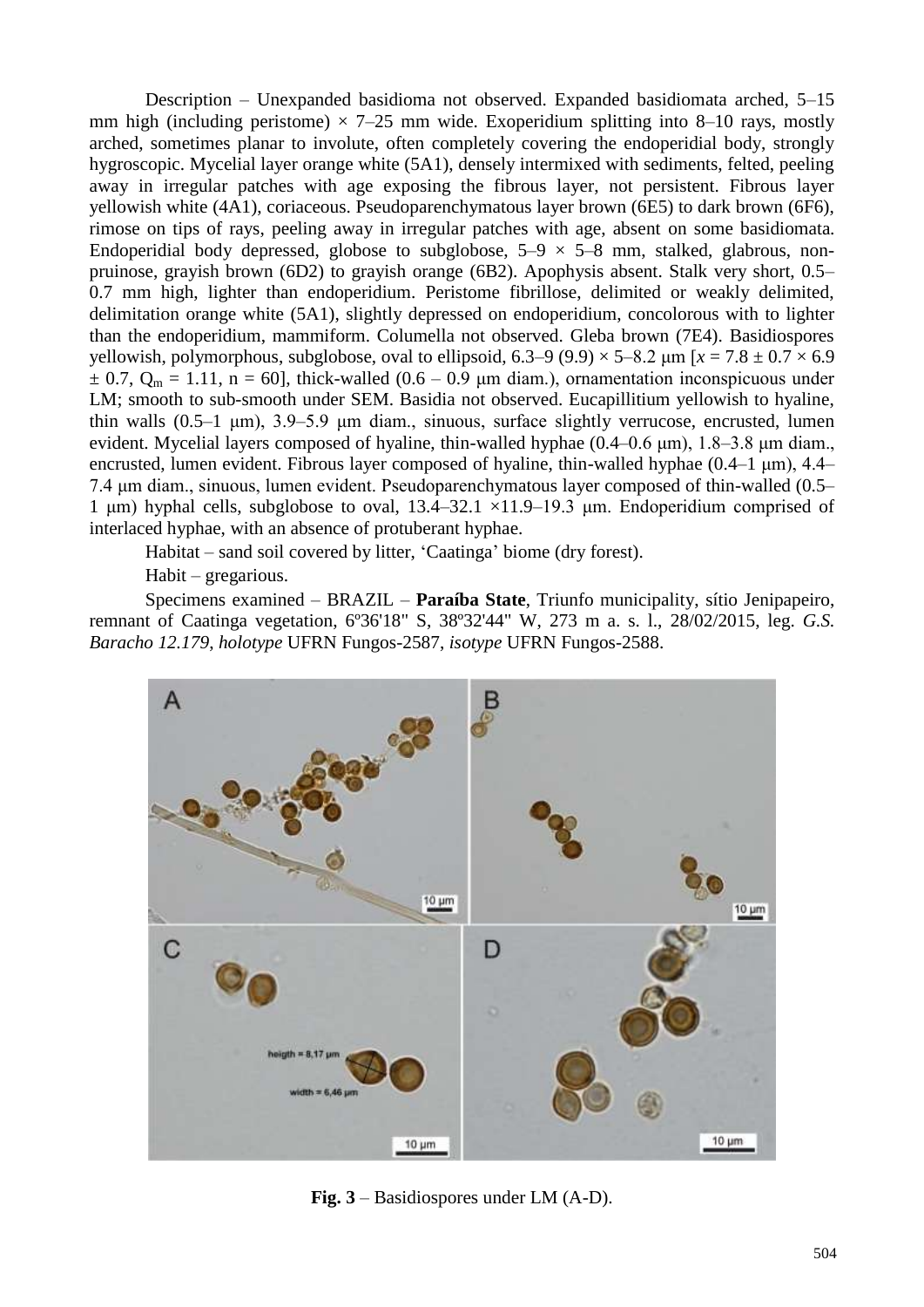

**Fig. 4** – SEM images. A-B. Basidiospores. C. Hyphae of endoperidium. D. Eucapillitium.

Remarks – *Geastrum laevisporum* has a macro morphology typical of the genus *Geastrum*: star-shaped basidiomata with expoperidium pluristratified splitting in rays, one apical stoma margin by the peristome, and pulverulent mature gleba with true capillitium and basidiospores (Zamora et al. 2014a). This species is mainly characterized by small-sized basidiomata (up to 25 mm wide); exoperidium densely intermixed with sediments; strongly hygroscopic rays; peristome fibrillose, delimited; and endoperidial body slightly stalked. *Geastrum laevisporum* is easily differentiated through a microscopic analysis of basidiospores, with size, ornamentation and shape uncommon in the genus *Geastrum*. The basidiospores are subglobose, oval to ellipsoid ( $Q_m = 1.11$ ), have smooth to sub-smooth surface, and height up to 9.9 μm. These basidiospores patterns were found in the nineteen specimens analyzed in this study.

One species whose basidiospores are a closely related partner is *Geastrum pleosporus* Douanla-Meli. The basidiospores are also of variable sizes and shapes: globose, cylindrical, elliptic, reniform, and club-shaped basidiospores with (3.5)  $4-6$  (8)  $\times$  (3)  $4-5$  (6)  $\mu$ m Although these are smaller and verruculose under SEM. Moreover, *G. pleosporus* has a macro morphology completely distinct, differing by saccate basidiomata, delimited peristome, sessile endoperidium, presence of subiculum, exoperidium not encrusted, and non-hygroscopic rays (Douanla-Meli et al., 2005). Another species with oval basidiospores is *Geastrum ovalisporum* Calonge & Moreno-Arroyo, but differs by its distinct delimited peristome; long and small pedicel, up to 2 mm high; and verrucose basidiospores, up to 3.5 μm diam. (Calonge et al. 2000). The largest basidiospores reported before of *G. laevisporum* are found in *Geastrum campestre* Morgan and *G. platense* Spegazzini, both with basidiospores just until 8 diam., they differ from *G. laevisporum* in some macro morphological traits and mainly in shape and ornamentation of basidiospores. *Geastrum campestre* has plicate peristome, a largest basidiomata (until 40 mm wide), endoperidium surface covered with warts, and globose, densely verrucose basidiospores. While *Geastrum platense* has non-delimited peristome, endoperidial body sessile and verrucose basidiospores (Sunhede 1989, Soto & Wright 2000, Bates 2004).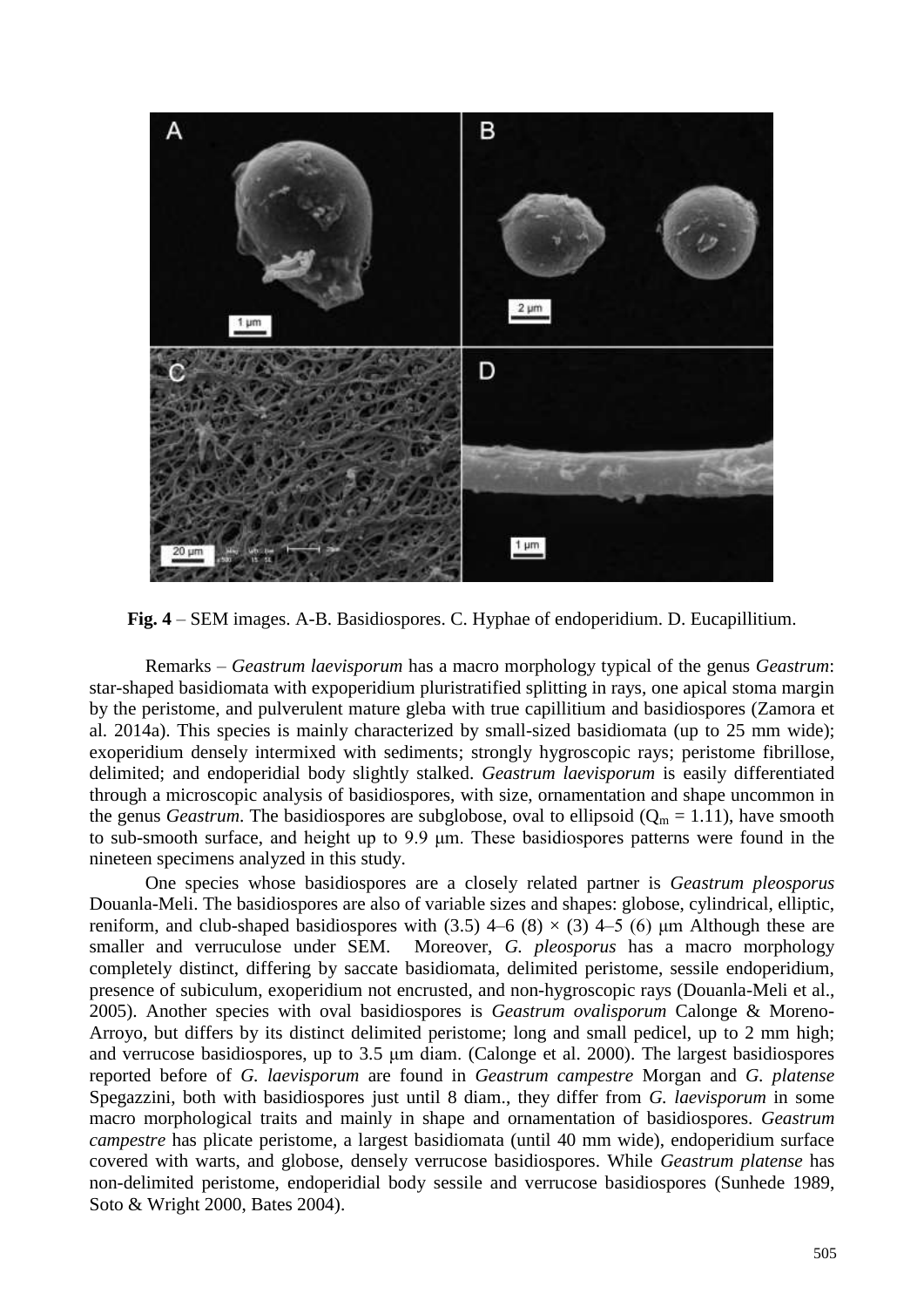*Geastrum hungaricum* Hollós is a very closely related species in macro morphology. Both *G. hungaricum* Hollós and *G. laevisporum* have small-sized basidiomata, exoperidium densely intermixed with sediments, strongly hygroscopic rays, mycelial layer not persistent, fibrous layer whitish, and peristome fibrillose. They are distinguished from each other in that *G. hungaricum* presents distinctly a delimited peristome and globose, verrucose, smaller basidiospores, up to 6 μm (Sunhede 1989). Other species with similar macro morphology are *Geastrum corollinum* (Batsch) Hollós and *G. floriforme* Vittad. Both have strongly hygroscopic rays and peristome fibrillose. However, these two species present verrucose basidiospores up to 5 and 7 μm in diam., respectively. *G. corollinum* is distinct in macro morphology, as its peristome is delimited and exoperidium not encrusted; *G. floriforme* has a sessile, furfuraceous endoperidium (Sunhede 1989, Sousa et al. 2014b).

Until now, there has been no description of any species in the genus *Geastrum* with the pattern of basidiospores found in *Geastrum laevisporum*. The morphological evidence and discussion above are sufficient to propose this species as new.

#### **Acknowledgements**

The authors are grateful to the Programa de Pesquisa em Biodiversidade do Semiárido (PPBio Semiárido), Conselho Nacional de Desenvolvimento Científico e Tecnológico (CNPq) and to Universidade de Pernambuco (UPE/PFA, Programa de Fortalecimento Acadêmico) for financial support; and Maria Batista de Freitas (D. Carminha) and family (sítio Jenipapeiro, Triunfo, PB), for the logistical support, kindness, and assistance during fieldwork.

#### **References**

- Bates ST. 2004 Arizona members of the Geastraceae and Lycoperdaceae (Basidiomycota, Fungi). U.S.A: Master Thesis, Arizona State University.
- Calonge FD. 1998 Gasteromycetes: Lycoperdales, Nidulariales, Phallales, Sclerodermatales, Tulostomatales. Flora Micológica Ibérica 3, 271.
- Calonge FD, Moreno–Arroyo B, Gómez J. 2000 Aportación al conocimento de los Gasteromycetes, Basidiomycotina, de Bolivia (América del Sul). *Geastrum ovalisporum* sp. nov. Boletín de la Sociedad Micologica de Madrid 25, 271–275.
- CEPED/UFSC. 2011 Atlas brasileiro de desastres naturais 1991 a 2010: volume Paraíba. Centro Universitário de Estudos e Pesquisas sobre Desastres, Universidade Federal de Santa Catarina, Florianópolis, CEPED/UFSC, 57 pp.
- Douanla-Meli C, Langer E, Calonge FD. 2005 *Geastrum pleosporus* sp. nov., a new species of Geastraceae identified by morphological and molecular phylogenetic data. Mycological Progress 4(3), 239–250.
- Drechsler-Santos ER, Wartchow F, Baseia IG, Gibertoni TB, Cavalcanti MAQ. 2008 Revision of Herbarium URM I. Agaricomycetes from the semi-arid region of Brazil. Mycostaxon 104, 9– 18.
- Kornerup A, Wansher JE. 1978 Methuen handbook of colour, 3rd edn., London: Methuen.
- Leal IR., da Silva JMC, Tabarelli M, Lacher JR T.E. 2005 Mudando o curso da conservação da biodiversidade na Caatinga do Nordeste do Brasil. Megadiversidade 1(1), 139–146.
- Leite AG, Calonge FD, Baseia IG. 2007 Additional studies on *Geastrum* from Northeastern Brazil. Mycotaxon 101, 103–111.
- Machado WJ, Prata APN, Mello AA. 2012 Floristic composition in areas of Caatinga and Brejo de Altitude in Sergipe State, Brazil. CheckList 8(6), 1089–1101.
- Prado D. 2003 As Caatingas da América do Sul. In: Leal, I.; Tabarelli M, Silva, JMC. Ecologia e Conservação da Cattinga. Recife: Ed. Universitária UFPE, 822pp.
- Silva BDB, Sousa JO, Baseia IG. 2011 Discovery of *Geastrum xerophilum* from the Neotropics. Mycotaxon 118, 355–359.
- Silva BDB, Sulzbacher MA, Baseia IG. 2014 Metodologia. In: Baseia, IG, Silva BDB, Cruz